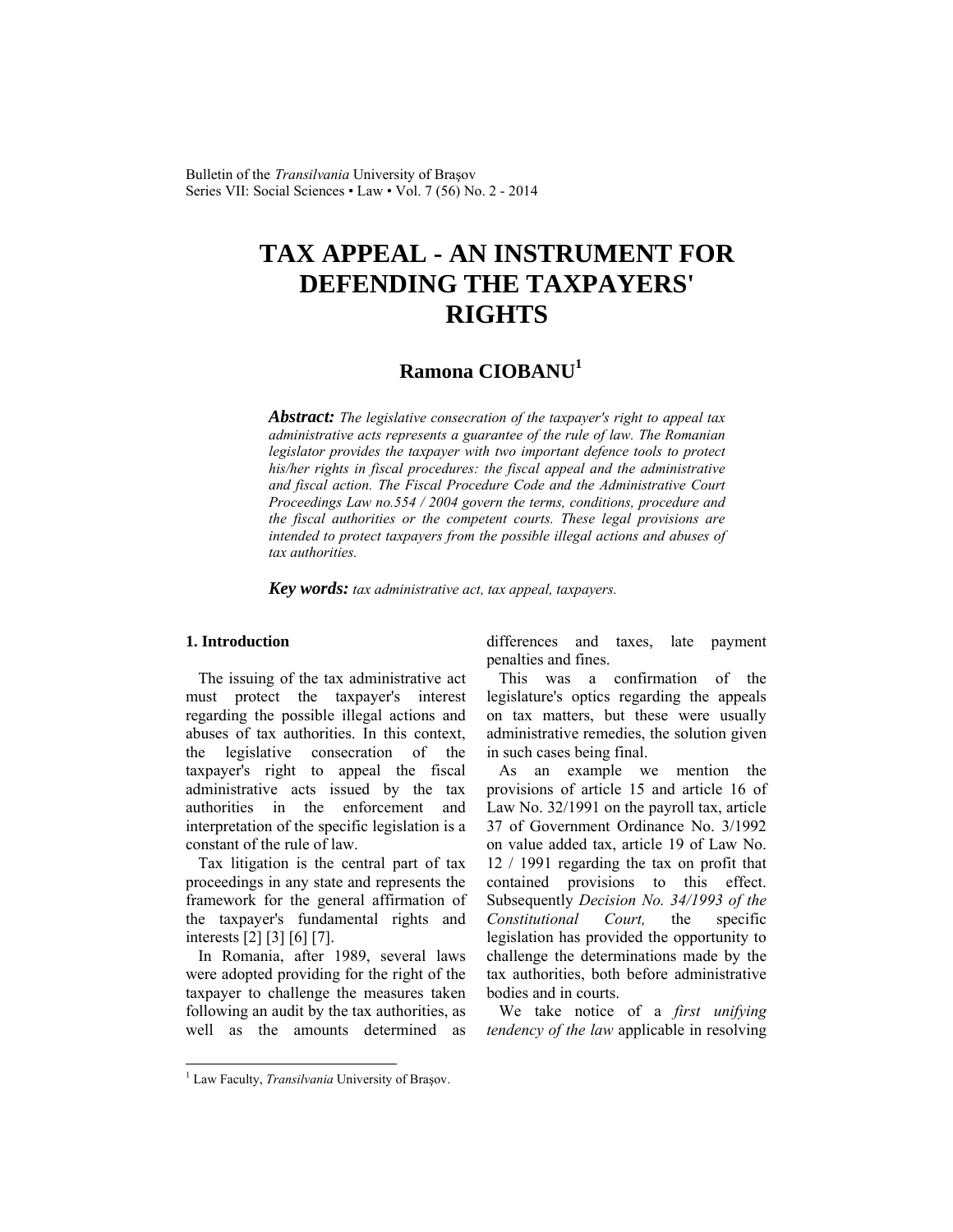the complaints on tax matters, depending on the nature of the various amounts owed to the components of the general consolidated budget, established by Law no. 105/1997 on resolving objections, appeals and complaints on the amounts established and applied by the controlling or enforcement papers of the Ministry of Finance's bodies, subsequently repealed by Government Emergency Ordinance No. 13/2001 on the determination of appeals against measures taken by the controlling or enforcement papers by MPF bodies, a legislative act continuing the unifying trend, the Government Emergency Ordinance no. 58/1999 on the settlement of objections and complaints filed against controlling or enforcement papers concerning the declaration and establishment of local taxes, the delay increments, penalties and other amounts and measures of the Government Emergency Ordinance no. 96/2001 on the control of social security contributions and the determination of appeals against measures taken through the controlling papers drawn up by the inspection bodies of the National House of Pensions and Other Social Insurance Rights and of the territorial houses of pension, Government Ordinance No. 36/2002 on local taxes and Government Ordinance No. 39/2003 on the procedure for the administration of local taxes.

An analysis of the procedures for contesting through administrative channels the measures ruled by the tax authorities established by the legislation above mentioned reveals the terminological inconsistency of the legislature.

We observe that the names of the remedies established by these laws are different, using concepts such as: appeal, review, objections, complaint.

Also, these remedies were sometimes qualified as administrative remedies, sometimes administrative and judicial remedies, issues contributing to intensifying the debate in the literature on this subject and generating a conflicting case.

However, the number of administrative appeals that could be followed before the formulation of legal actions differed from a regulatory document to another.

However, a common feature of all the above procedures is that subsequent to Decision No. 34/1993 of the Constitutional Court, regardless of the number of administrative appeals, the legal action has always been a tool available to those dissatisfied with the administrative way of settlement of the appeals related to the measures ruled by the tax authorities.

By the entry into force of the Fiscal Procedure Code, all the legal provisions related to the settlement of tax appeals were repealed, these being carried out under the legal provisions contained in Title IX of this legal act.

The Fiscal Procedure Code made the unification of the procedure for resolving tax appeals, being the second largest stage of unification of the relevant legislation. It should be noted the impact of the Administrative Litigation Law no.554 / 2004 on tax appeals procedure governed by the Fiscal Procedure Code, since it contains explicit provisions on tax administrative litigation [1].

## **2. The formal and substantive conditions of tax appeal**

Under Title IX of the Tax Procedure Code, the wording of tax appeal is subject to **the substantive and formal conditions** [1].

The Fiscal Procedure Code establishes **two fundamental conditions** for bringing an appeal against an administrative tax act as follows: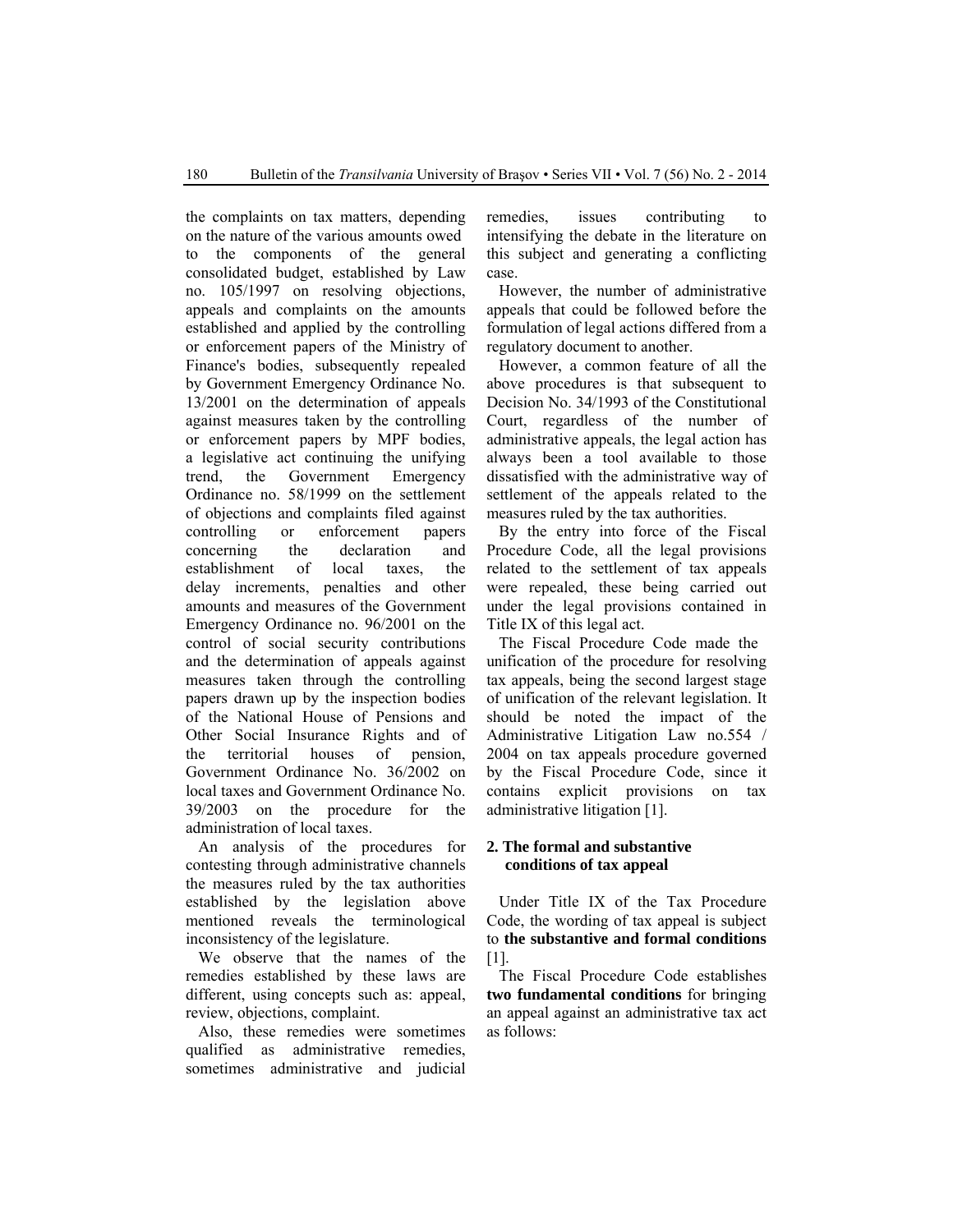#### **a.The existence or absence of a tax administrative act**

The first condition for bringing an appeal under art. 205 of the Tax Procedure Code is the existence of a tax administrative act that would impose on the taxpayer any obligation regarding loosely the administration of taxes or that the taxpayer be deprived by tax authorities by the tax administrative act that was supposed to be issued by the tax authority either on the taxpayer's request, or expiration of time limit prescribed by law for the issuance of that tax administrative act.

## **b.The person in question to have the standing to bring an appeal**

First, article 205, para. 2 of the Fiscal Procedure Code provides that "it is entitled to appeal only the one who believes that his/her rights were violated by a tax administrative act or the lack of it."

Any person claiming to be damaged in his/her rights by the issuing of a tax administrative act or the lack of it has *locus standi*.

The Fiscal Procedure Code establishes in par. 5 of art. 205 a special rule on appeals to enforcement decisions where income is obtained by several people, according to art. 89 para. 1. In this case, given that the provision regarding the need of unanimous exercise of the appeal would have generated in practice situations in which the person concerned to appeal the tax decision would have been prevented by other people to exercise his/her rights, the legislature expressly stipulated the right of every person who earns the revenue in formulating the appeal.

This rule is enforced as the first consequence of involving other people in the tax appeal settlement procedure under art.212 par. 2 of the Fiscal Procedure Code, following that the effects of the tax appeal settlement in such a case be uniform.

Therefore, the admission of the tax appeal brought by one of the people who have contributed to earning the revenue has the effect of correspondently reducing or cancelling the amounts due as taxes broadly for all those who participated in the earning of the revenue, regardless of whether they have made or not request in this procedure.

For the same reasons, the same will be the solution if people who earn revenue make each a separate appeal and the grounds of the appeal are different. Tax appeals will be settled by the same decision, unitedly, and the result of the appeal will occur correspondingly on all those participating in earning the revenue, proportional with the way these people have agreed to proceed with the distribution of the revenue thus earned.

Paragraph 1 of art. 206 of the Tax Procedure Code details the substantial and formal issues of the appeal made against the tax administrative act, stating that it will necessarily include the following: the identification data of the appellant, the object of the appeal; the factual and legal grounds for the appeal; the evidence in support of the appeal and the signature of the appellant or his/her authorized agent as well as the seal in case of legal entities [1], [3], [4], [5].

Also, para. 2 of art. 206 of the Tax Procedure Code states that the object of the appeal is represented only by the amounts and measures established by the fiscal body in the claim or in the tax administrative act appealed, except for the appeal against unjustified refusal to issue the tax administrative act, in which case the object of the appeal is represented by the taxpayer's specific request that the tax authority has unreasonably refused to settle.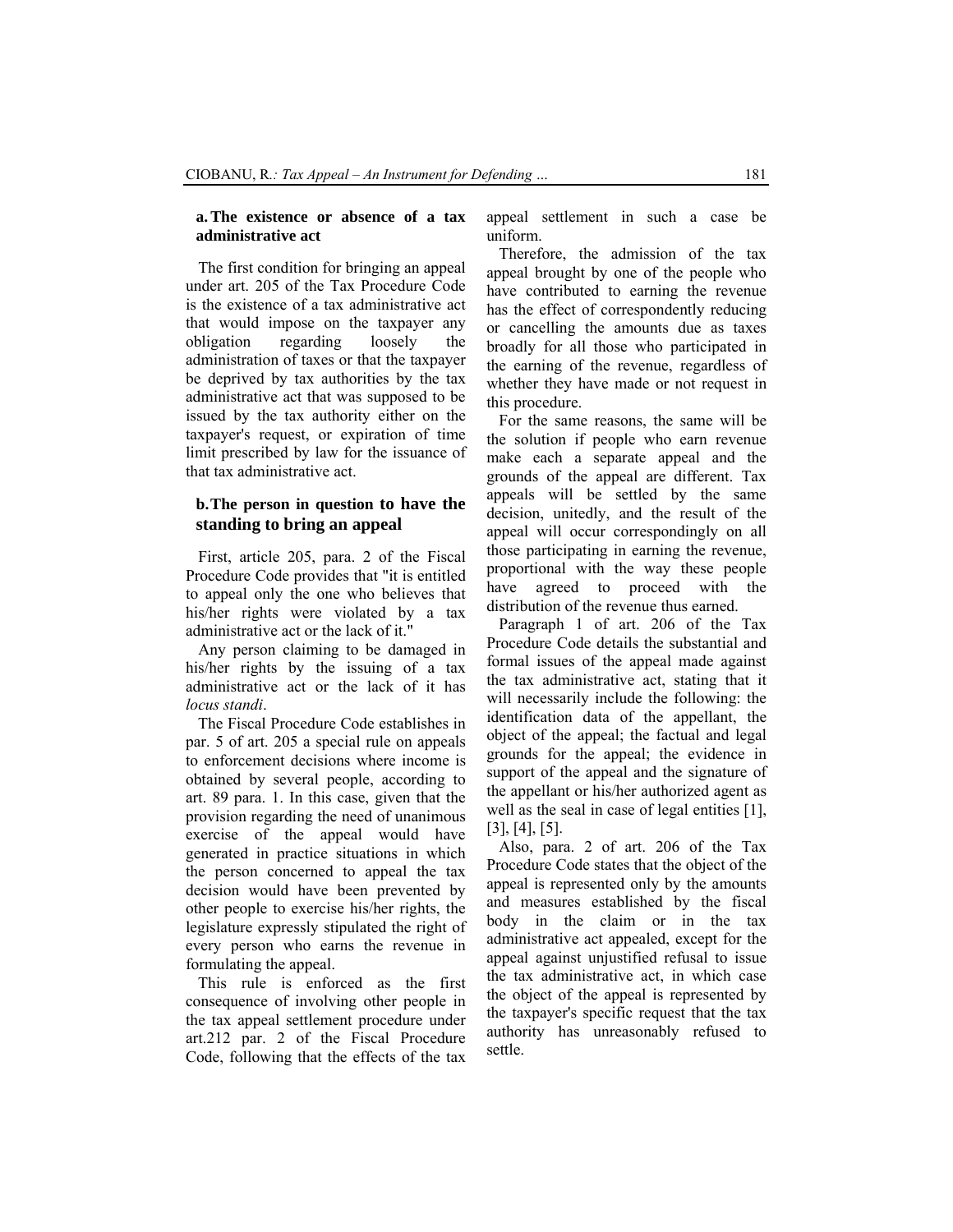In consequence, the subject to the appeal can also be the "silence" of the fiscal body, which either does not issue the taxpayer a tax administration form until he is required to do so by law, even without a request from the taxpayer, or he does not give effect to the taxpayers' request to issue a tax administration act within the statutory period [1].

Paragraph 175.1 of the rules for the application of the Fiscal Procedure Code provides that in appeals covering amounts of money, the amount of the debt object to the appeal shall be mentioned, individualised on categories of taxes, fees, contributions, as well as their accessories, and if the appeal is not made in accordance with this claim, the tax authorities will require the appellant, within five days, to communicate these elements.

For inobservance of the formal requirements imposed by law, the appeal thus expressed will be rejected [4], [5].

According to article 206, paragraph 3, the appeal is not subject to stamp duty. This provision reflects the gratuitous nature of the tax administrative courts, in full compliance with the provisions of art. 21 para. 4 of the Constitution.

#### **3. Time limit and place for appealing**

According to art. 207 para. 1 of the Fiscal Procedure Code, the appeal must be lodged within *30 days from the date of the fiscal administration form, under penalty of forfeiture. As a procedural time limit, the 30 days due date shall be calculated on days off as art. 68 of the Fiscal Procedure Code* [1].

As *an exception,* if the tax administration document contains references to the possibility of being appealed, the time limit for appeal or the body to which the complaint is filed, the aforementioned appeal time limit is to be considered to be *three months* from the communication of the tax administrative act.

Therefore, for the same reason, it is necessary to assimilate to this situation the case when the tax administration document contains false statements about the deadline for an appeal or the body to which the appeal must be filed.

Also, the Tax Procedure Code expressly provides the appellant's right to file a new appeal, in case s/he had initially filed an appeal, but gave up on it (the tax authority taking notice through the decision of the appeal waiver) but if the appellant is still within the legal limit mentioned above for filing the appeal.

Therefore, the waiver of appeal does not amount to a waiver of the subjective right.

It is noted that there is no procedural rule on the deadline within which the 'silence' of the tax authorities to give effect to the request made by the taxpayer in connection with the administration of taxes should be appealed.

Given that, supposedly, in such a case, the taxpayer is not aware of the period within which such a tax administrative act should be appealed, a situation caused by the default of an obligation linked by the tax authorities (i.e. the obligation to give the taxpayer an answer within the legal term, which is usually 45 days, or to issue the tax administrative act within the terms provided by law) it must be considered that the deadline for an appeal against the silence of tax authorities is 3 months from the date when the tax authorities should have addressed the fiscal appeal [1], [5].

According to Art. 206 paragraph 3 of the Fiscal Procedure Code, the appeal is submitted to the tax authorities, respectively the customs, whose administrative act is appealed.

If the appeal is submitted to an incompetent tax authority, the latter will refer this appeal within five days of its registration to the tax authority issuing the tax administrative act [4], [5].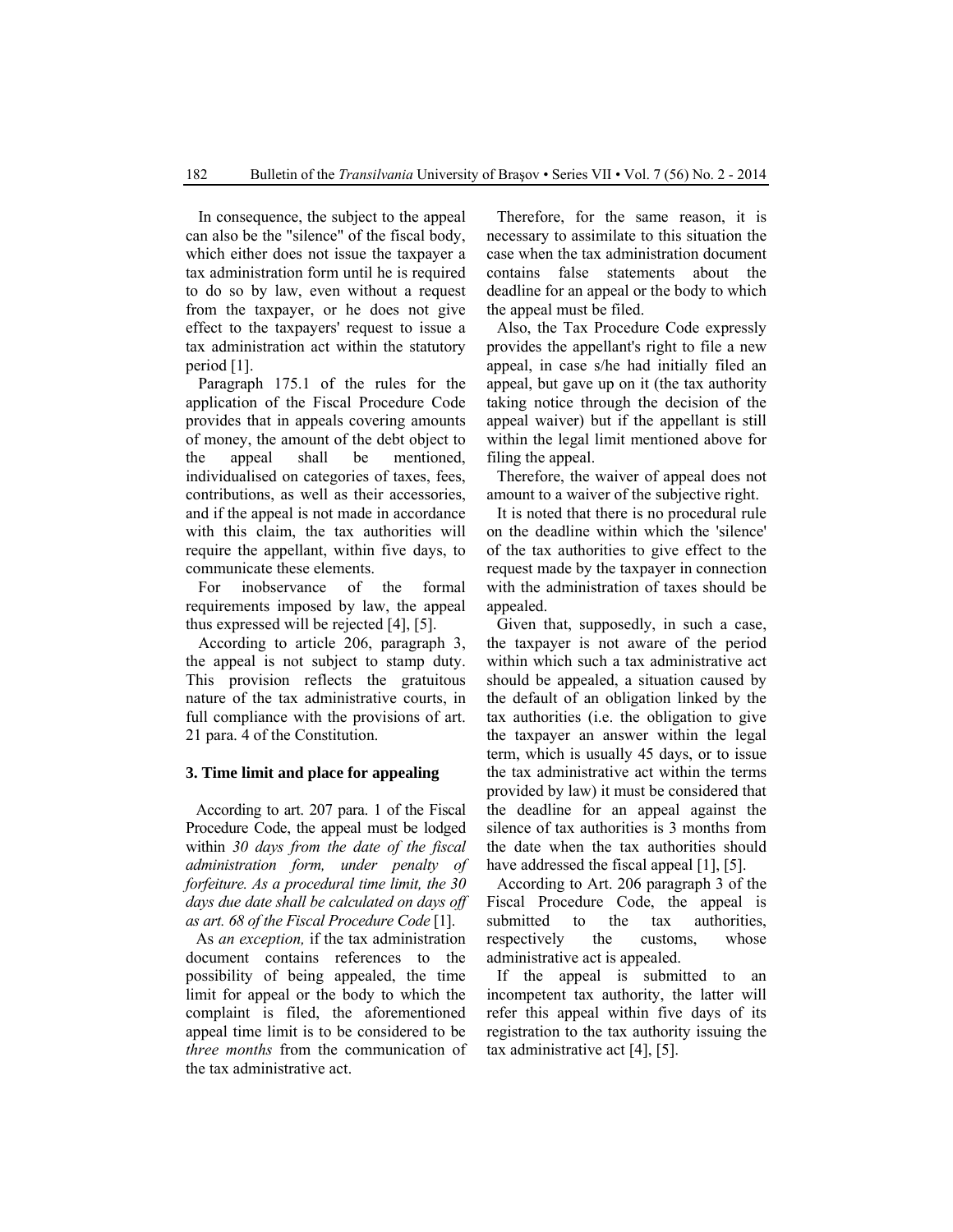#### **4. Addressing the tax appeal**

#### **4.1. Jurisdiction of the tax appeal**

The Fiscal Procedure Code sets out in art. 209 the jurisdiction to settle appeals against tax administrative acts according to several criteria [1] [5].

The main criterion for determining the competence of solving appeals against tax administration acts is the criterion regarding the type of tax administration act appealed, namely if this is a typical administrative act or an assimilated administrative act.

Among the secondary criteria for determining the competence of settling tax appeals, the following are mentioned:

- o the criterion regarding the material competence of the issuer of the tax administration act, as it comes or not to an organ of the specialized services in the local public administration;
- o the criterion regarding the content of the tax administrative act, such as disputes which concern taxes, fees, contributions, customs duty, their accessories and appeals against decisions of rechecking,
- o the criterion regarding the contested amounts or the criterion of value such as the appeals which concern the fiscal loss mitigation measures, amounting to 3 million lei or more.
- o the criterion regarding the category to which the taxpayer pertains, for example non-residents who do not have a permanent establishment in Romania, large taxpayers, taxpayers harmed by the unjustified refusal.

#### **4.2. Appeal settlement procedure**

The Fiscal Procedure Code regulates the procedure for settling tax appeals, including some legal provisions similar to those of the Code of Civil Procedure.

## *Involving other people in the appeal settlement procedure*

Based on the institution of third parties participation in the civil lawsuit of civil proceedings, art.212 of the Fiscal Procedure Code establishes two types of attracting third parties in the appeal settlement procedure: introducing third parties in the settlement procedure and the voluntary intervention of third parties in this proceeding [ 2] [3].

In connection with the introduction of a third party in the settlement procedure, the Fiscal Procedure Code leaves it to the decision of the tax authorities to take such measures.

The essential condition for the tax authorities to carry out the introduction of third parties in this case is that the latter be affected by the legal interests of fiscal nature following the decision of settling appeals.

However, prior to the introduction of third parties, the Tax Procedure Code imposes the obligation of the tax authority to hear the taxpayer pursuant to his/her right to be heard in the tax procedure, as it is established in article 9 of the Tax Procedure Code, since the introduction of other people in the process of settling the taxpayer's appeals may affect the legal interests of the latter.

As an exception, according to art.212 paragraph 2 of the Fiscal Procedure Code, involving a third person is compulsory for the tax authorities in case several people contribute to earning the revenue, in which case it is mandatory to involve all the people contributing to earning the revenue in order to avoid creating a different tax regime among these people [5].

From a procedural standpoint, the intervener will be a party in the appeal settlement procedure, the decision issued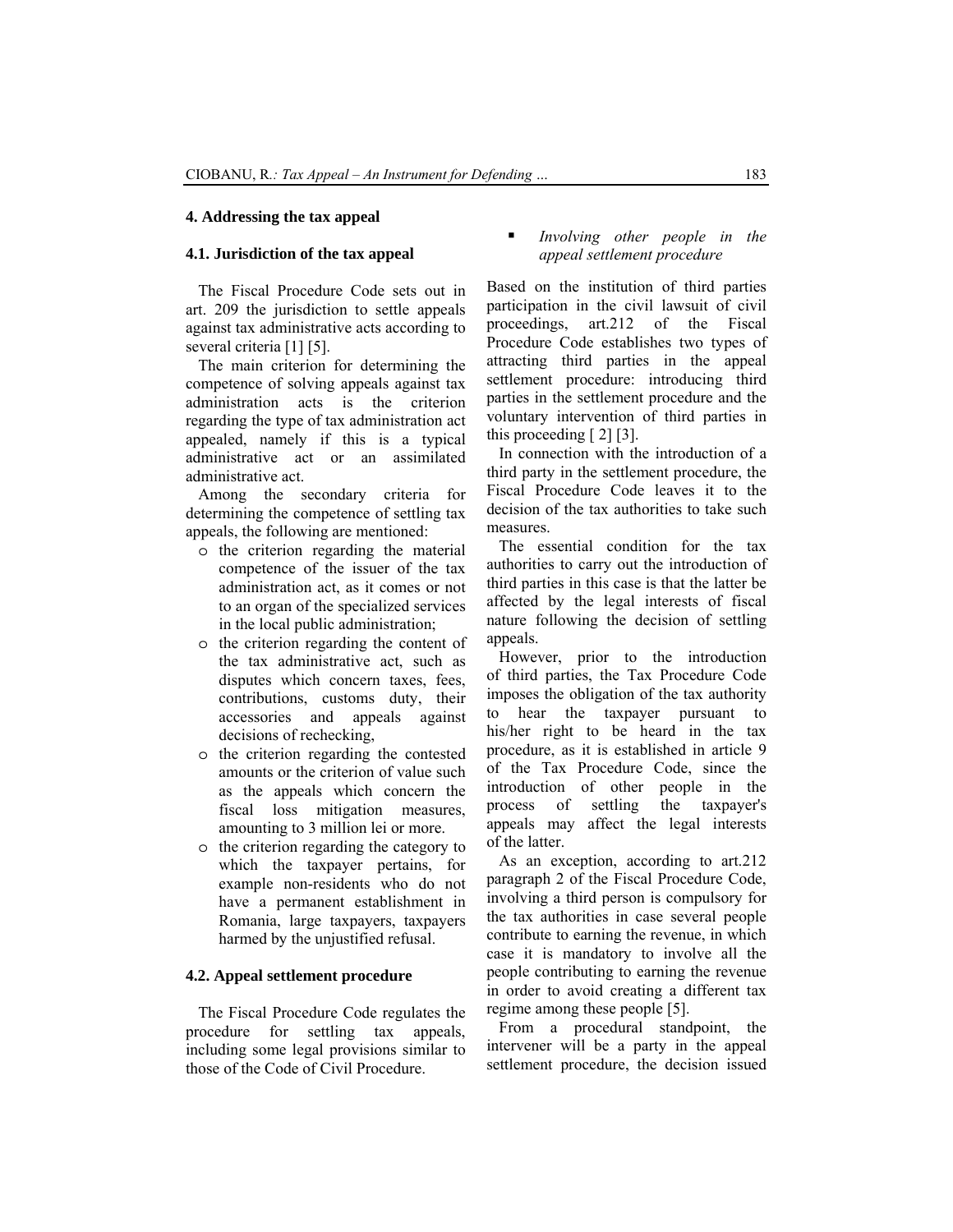by the tax authority in this proceeding being invoked against them.

In the absence of express provisions in the Fiscal Procedure Code relating to procedural acts to be performed when filing the tax appeal, the rules of the Code of Civil Procedure regarding the voluntary intervention and forced intervention are to be enforced.

Contesting the intervener's involvement in the appeal settlement procedure for a tax administrative act either by the person introduced in the cause or the taxpayer himself is to be made only when appealing the decision regarding the appeal filed by the taxpayer, the intervener being subsequently entitled to bring an action against this decision, under the conditions set by law and the Administrative Litigation Law and the Civil Procedure Code.

## *Procedural rules for settling tax appeals*

Article 213 of the Tax Procedure Code establishes the basic procedural rules to be followed when settling tax appeals, rules that are highly similar to the provisions in the civil procedure [1].

First, the fiscal body which settles the appeal must verify ex officio the jurisdiction to settle the appeal in order to avoid the possibility of cancelling the decision or disposition on the grounds of lack of material or territorial competence.

Secondly, the Tax Procedure Code compels the competent body to settle the appeal to rule first on the exceptions of procedural plea and on the substantive ones, if it is determined that they are founded, to no longer proceed with the analysis of the cause, a new rule that has its source in the civil procedure and highlights the legal administrative nature of the procedure analyzed.

Thirdly, the same article obliges the fiscal authority to settle the fiscal appeal to verify the reasons in fact and in law underlying the issuing of the tax administrative act, the analysis of the appeal being made in relation to the evidence presented, the legal provisions invoked and the parties' support.

Fourth, the settling of the appeal shall be done within the limits set by the appellant in the content of the appeal.

This rule gives expression to the principle of availability in the tax procedure.

Fifth, paragraph 3 of art.213 of the Fiscal Procedure Code provides that the settlement of the appeal cannot create a more difficult situation to the appellant in his own appeal, a provision which represents a reiteration of the *non reformatio in pejus* principle within the tax procedure [5] [6].

#### *Presenting evidence in the wording of the tax appeal settlement procedure*

 Throughout the procedure for resolving tax disputes, the tax authority shall take into account the provisions regarding the evidence from the wording of Title IX, and is to apply as common law the provisions of Chapter 3 of Title III of the Fiscal Procedure Code [1], [5].

 Samples contained in this procedure will be primarily indicated by the appellant in support of the appeal.

However, the appellant, the intervening people or their procurator can manage new evidence to support the case.

These samples can be taken on its own initiative or at the request of the body settling the appeal, however, the body that issued the tax administration act appealed or the body that conducted the inspection where appropriate, is to be given the opportunity to express their views on the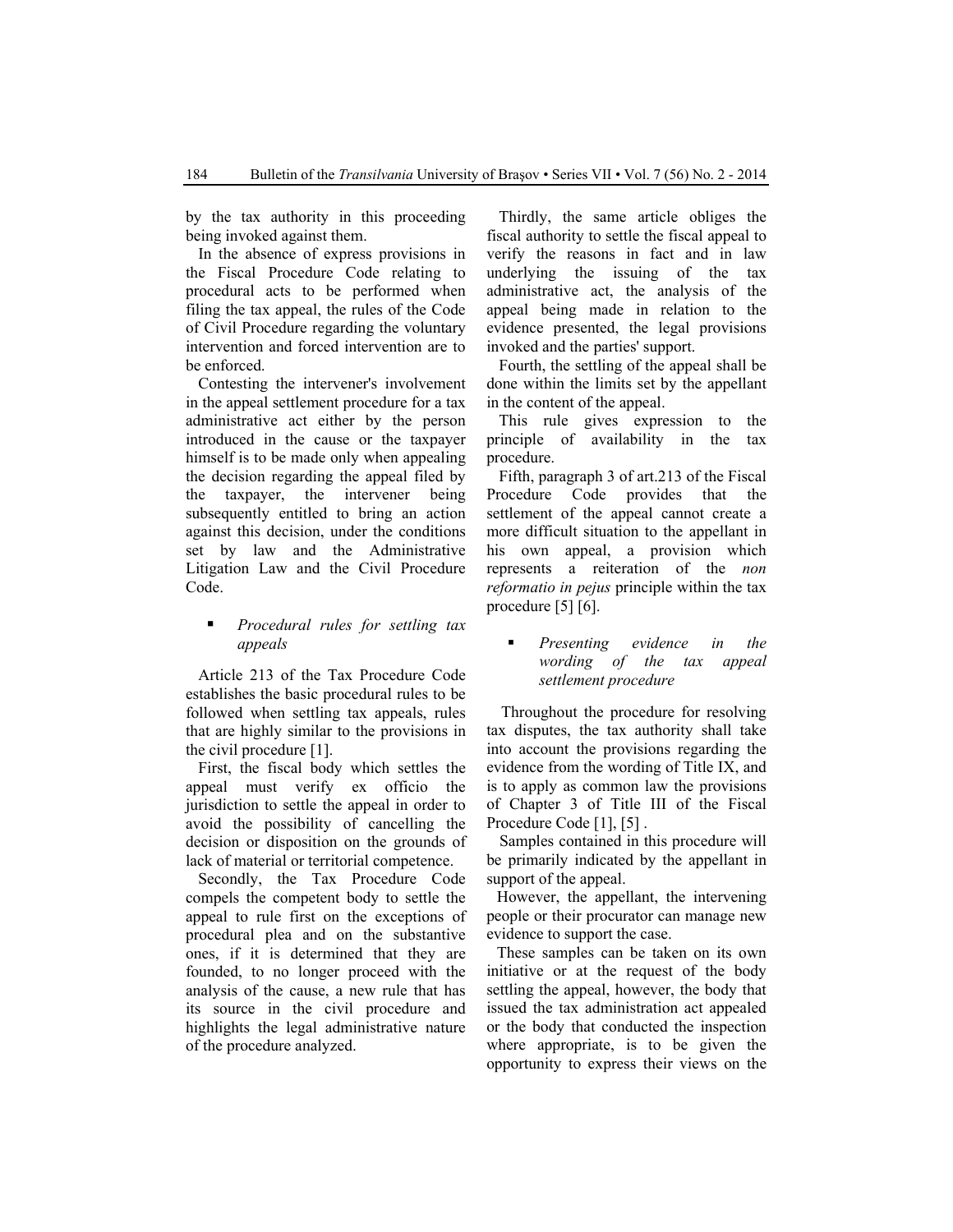new evidence given by the taxpayer during this procedure, which represents an enforcement of the principles of contradictoriness and of the right to defence in the matter of tax procedures.

The competent body to hear the appeal may ask for clarification of the case from the point of view of the specialized ministries or other institutions and authorities.

Such a point of view will concern issues related to the application of legal rules in the respective case.

## *The deadline for settling tax appeals*

Since the provisions of the Fiscal Procedure Code do not contain express provisions regarding the term for the settlement of tax appeals, it is considered that tax authorities are required to address the fiscal appeal within 45 days provided for by article 70 of the Fiscal Procedure Code, except for the situation when the settlement of the appeal requires supplementary information in order for a decision to be made, in which case the time for settling the appeal shall be extended by the period between the date of the application and the date of receiving the information requested.

The question is whether, in the absence of a decision issued by the authority for settling the appeal within the time aforementioned, the appellant taxpayer may address directly to the court in order to appeal the tax administration act contested in this procedure.

The answer to this question can only be positive, the legal basis for this action is the lack of decision for settling the appeal within the statutory period.

The deadline for submitting a legal action is 6 months from the expiry of the time limit when the tax authorities should have settled the tax appeal filed by the taxpayer and to have issued the tax administrative act to be appealed by the taxpayer. [3]

Moreover, this solution is drawn from the Administrative Litigation Law no.554 / 2004, given that, according to article 8, paragraph 1 of this law, not receiving a reply by the complainant within the period provided by law for the settlement of an appeal opens its way for an administrative action in which s/he may require, among other things, the cancellation of the entire contested act or a part of it.

Also, if in the appeal, the applicant had not requested the cancelling of an administrative act, but requested the issuance of such an act, in case of failing to settle the matter in the legal term or the refusal to address this appeal, the petitioner has the way open to an administrative action, which will entitle him/her to demand the court to compel the tax authority to issue the requested act according to article 18 of the same law.

We also believe that the settlement of the appeal by the fiscal body after the matter is referred to the court by the appellant taxpayer under the conditions given above, entitles the latter to complete the action by bringing to the court the decision settling the appeal [1].

## *Procedural incidents during the settlement of the appeal*

 Article 214 of the Tax Procedure Code establishes several cases of voluntary suspension of the tax appeal settlement, ex officio or upon request.

The suspension ex officio occurs in two situations:

(1) there are indications of a crime, clues found by the tax authorities which had drawn up the tax administration act and who notified the prosecution about this and which, if found true, would have a crucial influence on the resolution that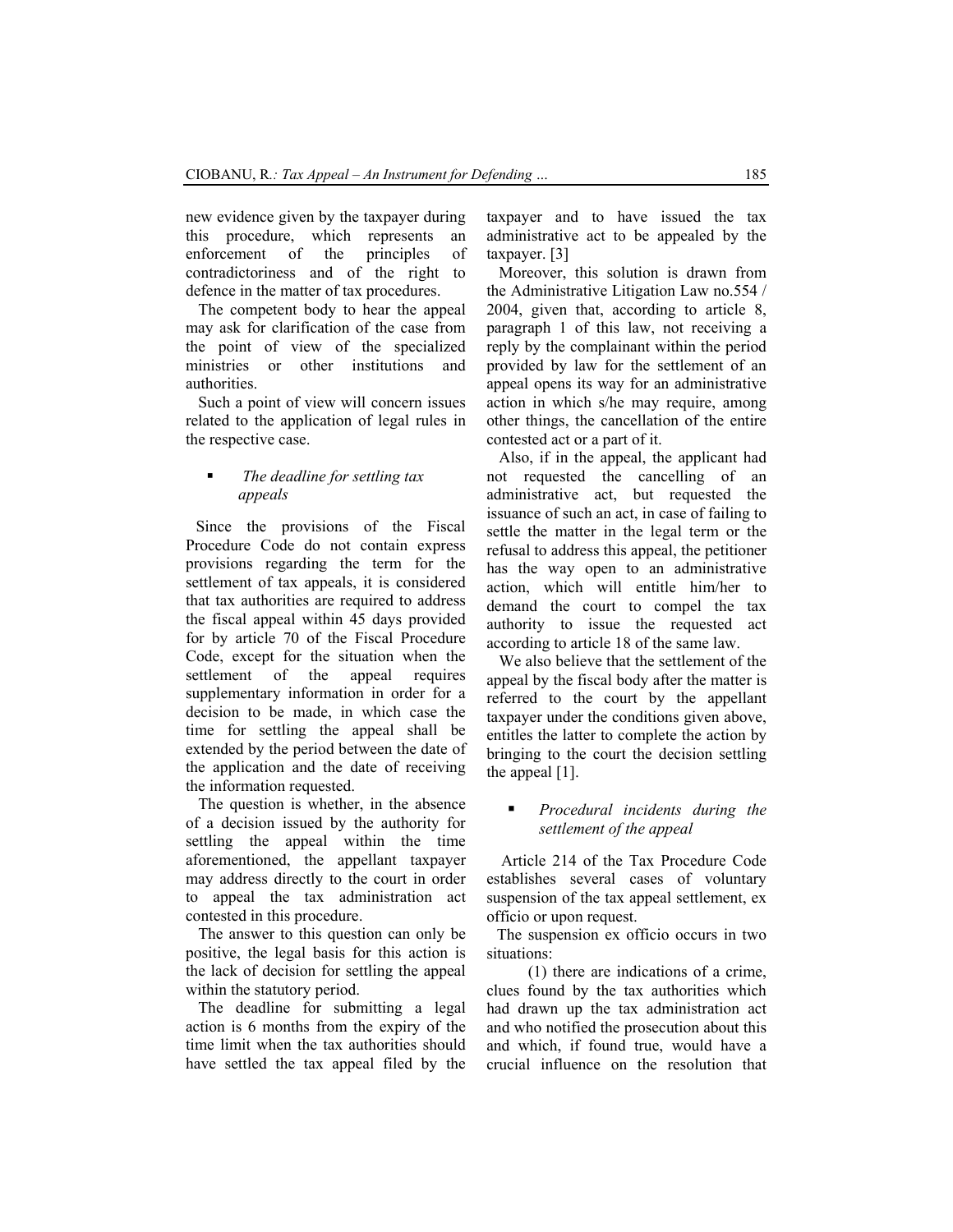would be imposed in the administrative proceedings,

 (2) the existence or absence of a right that is the object of another judgement. In both cases, the procedure to settle the appeal will remain suspended as long as there is still a cause for the suspension.

Regarding the suspension on request, the Tax Procedure Code regulates the right of the taxpayer to make a claim for suspension of settling the appeal, based on reasonable grounds.

Unfortunately, in the absence of stipulations in the legal text on the reasons that could be the basis of a claim for suspension, we believe that these could consist of, for example, the taxpayer's need to obtain some evidence to submit before the tax authority in the proceedings for settling the appeal.

The tax authority which settles the appeal must set a term for which the suspension operates, after which the procedure will be resumed, whether the reason that caused the suspension has ceased or not.

Please note that the introduction of the tax appeal does not suspend the enforcement of the tax administration act.

However, the suspension may be requested under Article 215 of the Tax Procedure Code [3], [4], [5].

#### *The form and content of the appeal settlement decision*

According to article 211 of the Fiscal Procedure Code, the tax appeal settlement decision includes the preamble, the recitals and the device.

According to paragraph 2 of the same article, the preamble of the decision shall include:

> $\triangleleft$  the name of the body settling the tax appeal

- $\triangle$  the name or the designation of the appellant;
- $\triangle$  the fiscal domicile of the appellant
- $\triangle$  the registration number of the appeal to the competent settlement authority;
- $\triangleleft$  the subject matter:
- $\triangleleft$  the summary of the parties, if the competent body for settling the appeal is not the issuing body of the act appealed.

 Recitals The appeal tax decision must include the factual and legal reasons that led to the conviction of the competent settlement authority issuing the decision, while the device incorporates the outcome of the appeal period within which it can be exercised and the competent court .

## *Resolutions that can be given in fiscal appeals*

According to Art.210 of the Fiscal Procedure Code, in the resolution of the appeal, the competent body rules by decision or, on the case.

Also, under Section 179.1 of the Methodological Norms, the resolutions to be delivered in the settlement of tax appealed are called decisions, when they are issued by the authorities of the National Revenue Agency system, while if they are given by the local administration bodies, they are called provisions.

The appeal will be granted, in whole or in part, or rejected. Following the admission in whole or in part of the tax appeal, the settlement body may decide to cancel entirely or partially the tax administrative act appealed, the amounts deemed owed through it or the measures imposed on the appellant are to be considered void insofar as they were subject to the appeal.

The body settling the appeal can, on the other hand, rule to abate the tax administrative act, in which case the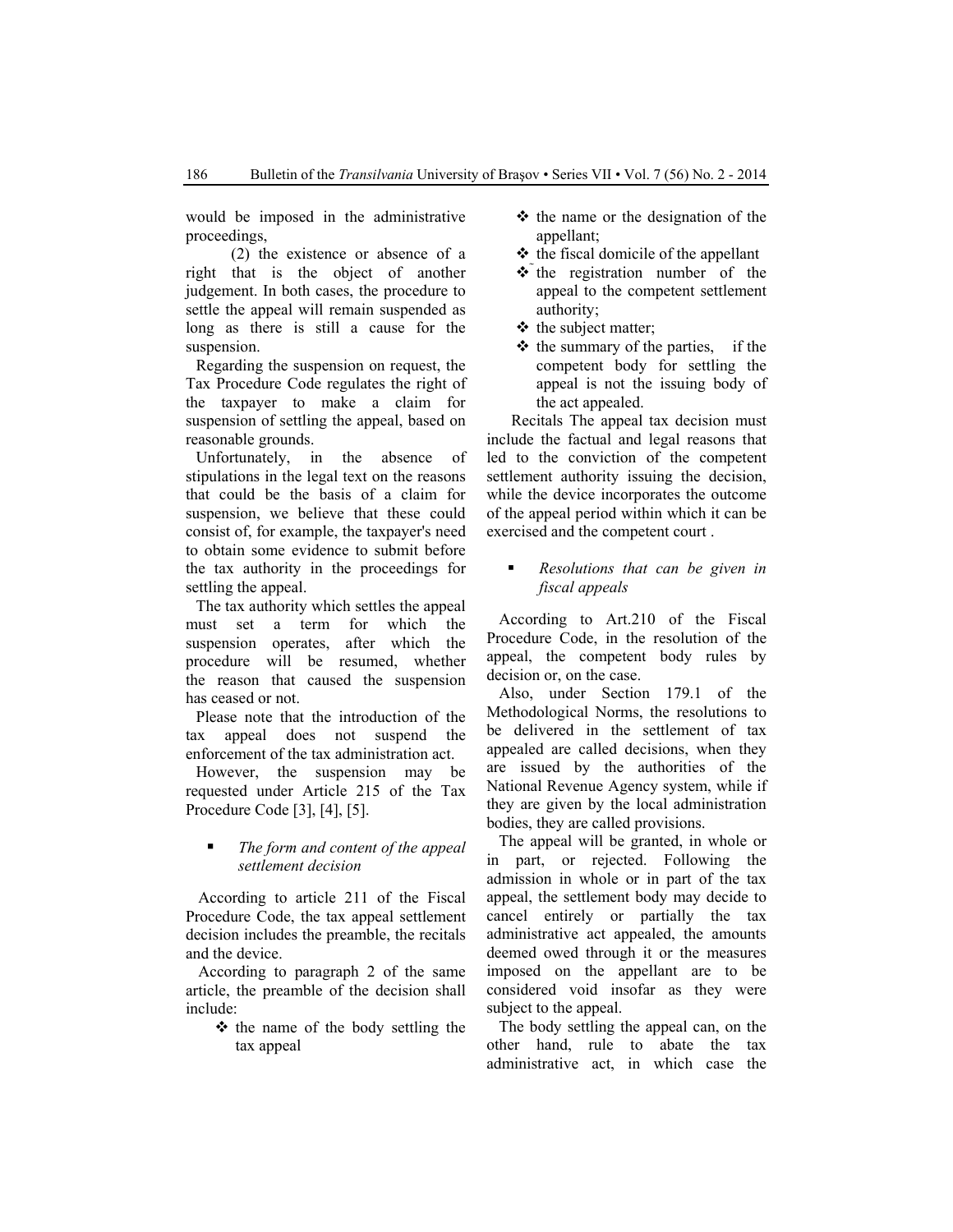issuing fiscal body will have to issue a new tax administrative act.

The body settling the appeal may reject the appeal, in which case the tax administrative act appealed will be maintained.

Dismissing the appeal for failure to comply with procedural requirements is done without analysing the merits of the case.

Rejecting the appeal should not be abusive, egg. for the reason that it bears a wrong name or that it was submitted to another tax authority than the one which had admitted the tax administrative act.

In other words, rejection should not be based on elements whose absence or erroneous statement is not likely to make it impossible for the body to settle it [1], [5].

However, the following can lead to the rejection of the appeal, without entering into the merits of the case, namely filing the appeal after the expiry of the period prescribed by law for this purpose or the failure to specify the information required by the tax body within the period provided for the appellant.

#### **5. Remedies of law for the tax appeal**

According to article 218, paragraph 1 of the Code of Fiscal Procedure, the decisions issued when settling appeals are notified to the parties as follows: to the applicant, to the body that issued the tax administrative act and the people involved in the procedure of resolving disputes, as the case may be.

Under paragraph 2 of the same article, the decisions regarding the settlement of the appeal can be appealed before the competent administrative court, without specifying neither which that is, nor the time within which such an action can be brought [2], [3].

### **6. The impact of Law no.554 / 2004 on the legal proceedings of appealing the tax administrative act**

The legislature has defined the judicial administrative act within the Administrative Court Proceedings Act, contributing significantly to the crystallization process underlying its issuing. However, the Administrative Court Proceedings Act establishes the terms and conditions under which the tax administrative act may be appealed to the administrative courts.

Law no.554 / 2004 contains provisions on the jurisdiction on resolving the legal action against the administrative provisions relating to taxes, contributions, customs duties and accessories of them, this being determined by the material criteria of the constant amount size.

Respecting the criterion value, the jurisdiction to hear the merits of the cases falls on the administrative courts, respectively to the legal departments of the administrative courts of appeal.

The Fiscal Procedure Code governing tax appeal settlement by the tax authorities and the Administrative Court Proceedings Act regulates the second instrument to protect the rights of taxpayers in tax proceedings - the administrative and fiscal action.

#### **7. Conclusions**

The legal foundation of the tax litigation is the taxpayer's right to have access to justice.

Given the complexity of legal tax relations, but also the large number of tax disputes, the legislature considered useful to regulate an administrative filter for the litigations aimed at establishing taxes.

The taxpayer has the right to appeal the tax administration act both in front of the